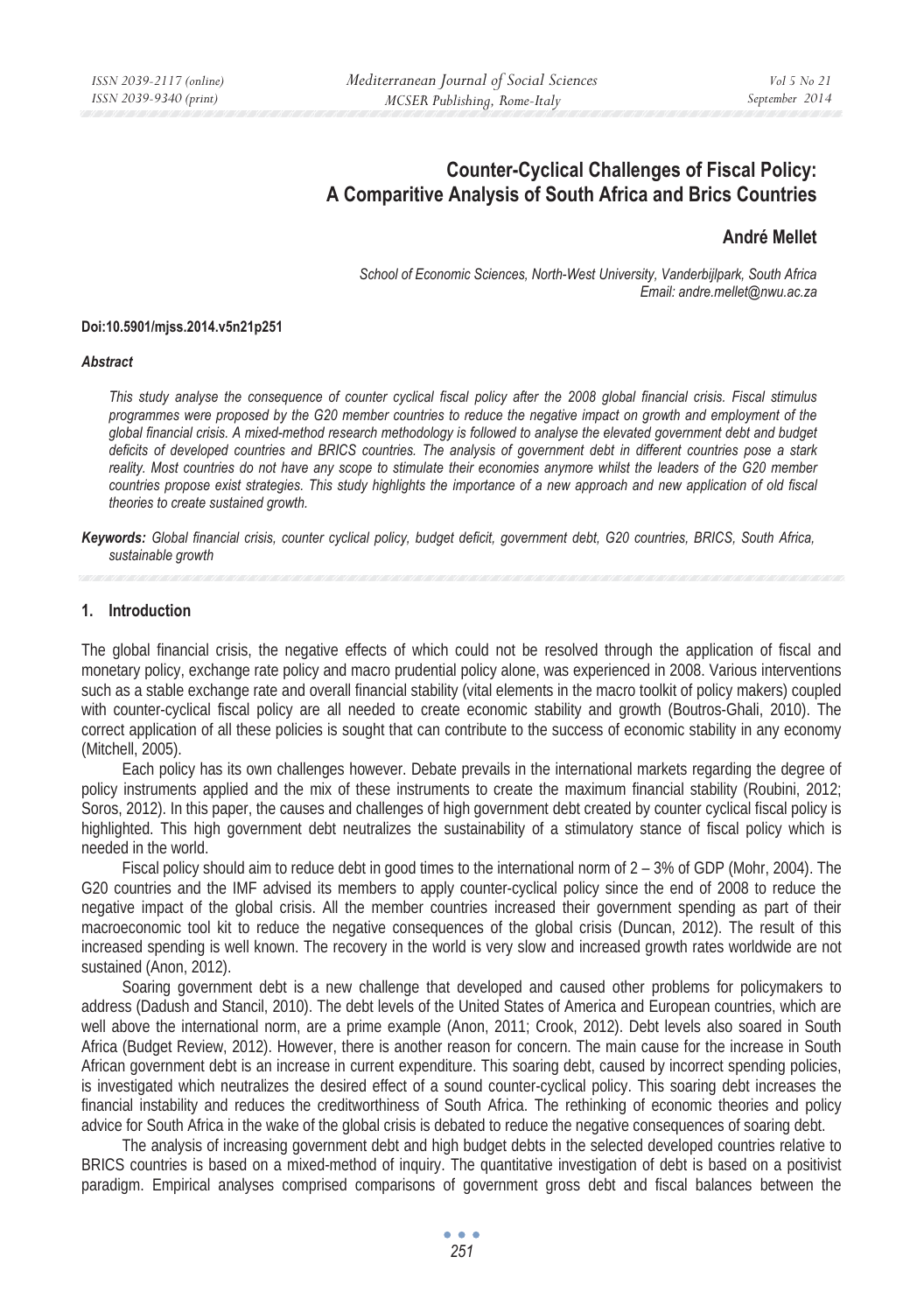| ISSN 2039-2117 (online) | Mediterranean Journal of Social Sciences | Vol 5 No 21    |
|-------------------------|------------------------------------------|----------------|
| ISSN 2039-9340 (print)  | MCSER Publishing, Rome-Italy             | September 2014 |

developed G20 countries and BRICS countries. The qualitative investigation of debt is based on an interpretivist paradigm that involved the significance of debt on sustained growth. The quantitative research comprised comparisons of government debt in developed G20 countries and BRICS countries relative to real economic growth.

The background of the high government debt problem of G20 countries is firstly debated. Secondly, the proposals of the G20 countries are debated from a fiscal policy perspective to counter the negative consequences of the international recession which developed in 2009. Thirdly, the stance of government debt, for the period up to 2013, is analysed. Fourthly, comparisons amongst the developed countries and the BRICS countries indicate the severity of the international debt problem. Lastly, the specific debt scenario of South Africa is analysed. A new approach is debated with regard to counter cyclical fiscal policy and application of old theories to prevent future generations suffering from the fiscal mistakes of previous governments.

#### **2. Re-thinking Counter-Cyclical Policy**

The great depression of the 1930's created uncertainty within the international economic circles regarding the role of government during economic downturns. Industrialized countries faced an ongoing depression and the solution was unlikely to be found in classical economics (Vera, 2006). During this time John Maynard Keynes, the famous British economist, proposed a solution that changed the way how governments should act to reduce the negative impact on growth and aggregate demand. Investment, in the Keynesian system, is one of the determinants of aggregate demand and that aggregate demand is linked to aggregate supply via the multiplier (Keynes, 1973).

According to (Perez, 2003) Keynes suggested that government deficit spending should be used as a stabilization tool during recessionary cycles. According to (Mitchell, 2005) the theory of Keynes deficit spending of governments can provide stimulus to end a recession. The theory of Keynes stated that government spending must focus on large-scale public works programs (Vera, 2006). The theory of Keynes also stated that policy authorities must reduce government spending once the economic recession recovered in order to prevent inflation. The increase of investment, as contemplated in Keynesian economics, was influential for many decades since the 1930s.

The world experienced another financial crisis and recession since 2008. The Keynes theory of deficit spending by governments played an immense role in the recovery policies suggested by the G20 member countries. The G20 member countries agreed to implement deficit spending in combination with other measures to secure economic recovery in the world again. The result of these measures was soaring government debt especially in the developed countries. Since the 2008 financial crisis government debt also increased in South Africa. In a South African context, the implementation of countercyclical fiscal policies has to be analysed against the theory of Keynes as well as other theories that developed since the 1930s.

Since the theory of Keynes, another theory of fiscal policy developed in Europe in the 1950s and 1960s. The theory of fiscal policy states that policymakers have two objectives (Tanzi, 2004:4). The objectives are either the promotion of social welfare or the public interest of the inhabitants of a country. The social welfare depends on several indicators. Some of these indicators are of an economic nature and some are of a social nature. Examples of economic indicators are growth, inflation, income distribution and productivity. Examples of social nature are life expectancy, literacy rates, incidence of crime and incidence of illnesses. This normative theory explained how the fiscal authorities in the world should behave (Tanzi, 2004). This theory provided the theoretical framework for fiscal policy authorities to employ different instruments to promote desirable economic objectives. These instruments are various taxes, specific features of taxes, various categories of expenditure and specific features of expenditure.

Two other theories developed that challenged the principles of the theory of fiscal policy. The school of public choice theory was sceptic and elaborated on the suspicion that policymakers cannot separate their personal interest in the pursuit of public interest according to the mandate that they received from their constituencies (Tanzi, 2004). The positive theory of fiscal policy also developed in which the institutional set up of governments was analysed that determined the policy outcomes. This theory provided the institutional framework that is necessary for good policies to pursue objectives (Tanzi, 2004).

Literature on fiscal policy also reveals the effect of productive and unproductive spending by governments (Semmler et al., 2007). Public investment is defined as productive government expenditure and public consumption is defined as unproductive government expenditure. According to these empirical studies productive government spending financed by non-distortionary taxes achieves the best long term growth outcomes. On the other hand, if unproductive government spending is financed by distortionary taxes, a negative long term growth outcome can be expected.

According to Faraglia et al. (2011), fiscal policy and the debt structure of government must be jointly determined This approach differs from the traditional practice of debt management to only minimize the interest cost of government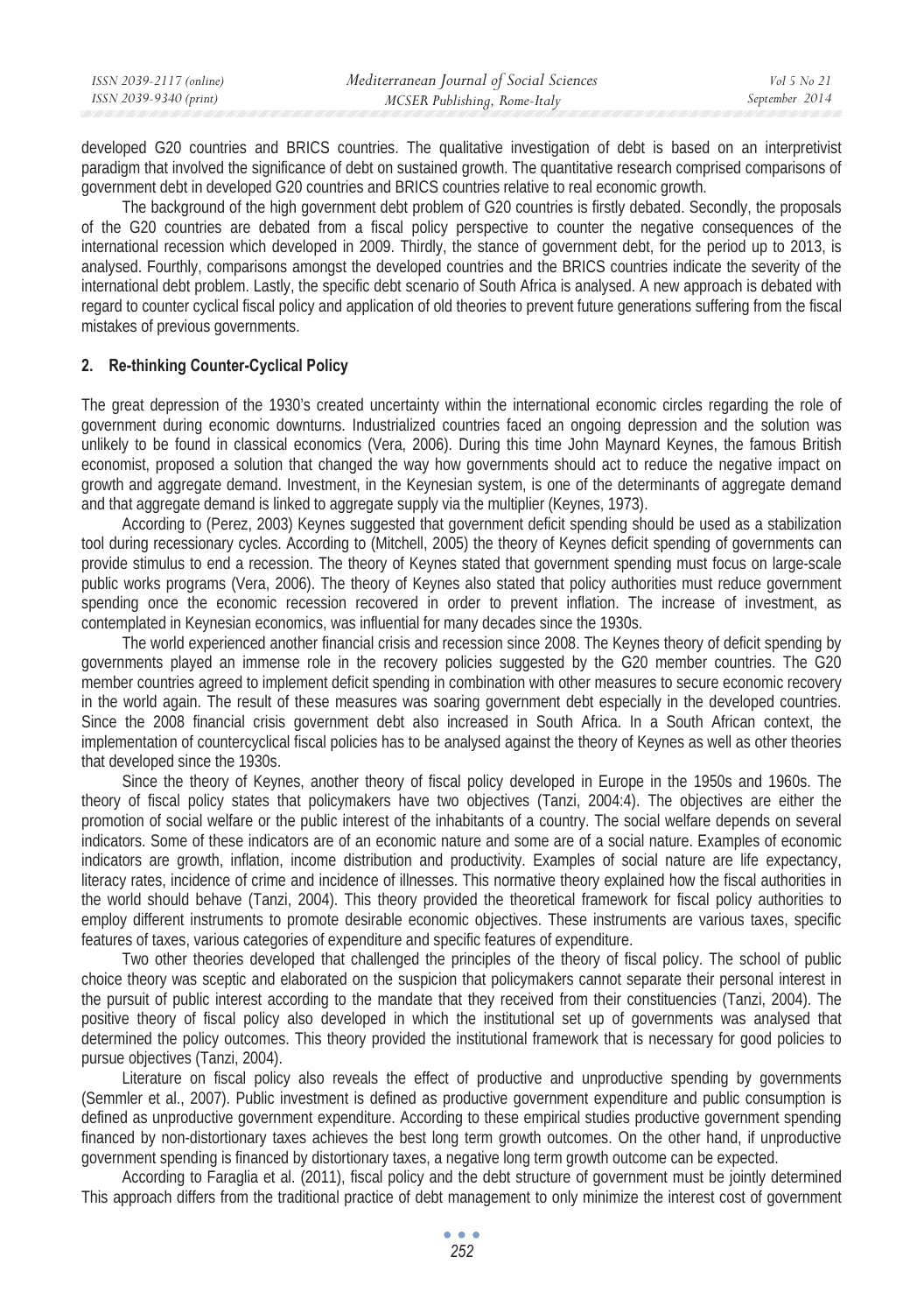| ISSN 2039-9340 (print)<br>MCSER Publishing, Rome-Italy | ISSN 2039-2117 (online) | Mediterranean Journal of Social Sciences | Vol 5 No 21    |
|--------------------------------------------------------|-------------------------|------------------------------------------|----------------|
|                                                        |                         |                                          | September 2014 |

debt and to provide appropriate amounts of government bonds and therefore liquidity to the financial markets. This joint determination of policy and debt is crucial because it is influenced by the government's ability to react to unexpected fluctuations in either government expenditure or revenue. This joint determination of fiscal policy and debt structure of a government is important because it has an impact on the type of debt instruments that a government issue and the proportion of these debt instruments.

This overview of different fiscal policy theories is essential as it provides the foundation on which the group of twenty countries' fiscal policies are analysed and compared with Brazil, Russia, India, China and South Africa (BRICS) countries' fiscal policies .

### **3. Role of Group of Twenty Countries (G20)**

Authorities in developed countries did not address all the risks in the financial markets and did not keep pace with financial innovations (Washington G20 Summit, 2008). Other factors, for example macroeconomic policies which were not coordinated in countries and structural reforms which were inadequate in various countries, contributed to the global crisis.

Authorities all over the world had to take swift action when the crisis erupted. Governments took over financial institution debt, assisted banks to recapitalize and introduced stimulatory policies to revive demand. According to (Ghosh, 2009) the IMF advised advanced countries to introduce large and lasting fiscal stimulus programs. The IMF indicated that these sustainable fiscal stimulus programs had to be coordinated across countries with a commitment to increase stimulus if the crisis deepened. The following press releases of the G20 countries confirm the coordinated fiscal policy strategies amongst member countries.

The G20 countries held several meetings after the outbreak of the global crisis in 2008. The following press release was issued after the first meeting in (Washington G20 Summit, 2008): "*We have taken strong and significant actions to date to stimulate our economies, provide liquidity, strengthen the capital of financial institutions, protect savings*  and deposits, address regulatory deficiencies, unfreeze credit markets, and are working to ensure that international *financial institutions can provide critical support for the global economy. ……use fiscal measures to stimulate domestic demand to rapid effect, as appropriate, while maintaining a policy framework conducive to fiscal sustainability*".

The following press release was issued after the third G20 meeting (Pittsburgh G20 Summit, 2009): "……….*we reviewed the progress we have made since the London Summit in April. Our national commitments to restore growth*  resulted in the largest and most coordinated fiscal and monetary stimulus ever undertaken. The growth of the global *economy and the success of our coordinated effort to respond to the recent crisis have increased the case for more sustained and systematic international cooperation. In the short-run we must continue to implement our stimulus programs to support economic activity until recovery clearly has taken hold*".

The global financial crisis led to coordinated fiscal stimulus programs by the G20 countries and an increase in public debt of various economies. In addition to the stimulus programs of advanced economies, emerging economies also implemented fiscal stimulus policies which also led to increased public debt. Various emerging economies faced constraints on their fiscal space, namely to finance an increasing deficit without an increased borrowing cost. This constraint on the fiscal space of emerging economies limits their authorities to pursue fiscal expansion. The risk of such stimulation is that any adverse development in their financial markets forces their authorities to reconsider or reverse their sustained fiscal stimulation.

The G20 leaders expressed concern about sustained growth after the sixth G20 meeting (Cannes G20 Summit, 2011). According to the press release after the sixth G20 meeting global growth has weakened and public debt levels increased. The projected growth in Europe was weaker and unemployment expected at the time to continue at higher levels than the international norm. The growth rate experienced in the US was lower than expected and emerging countries also experience slower growth.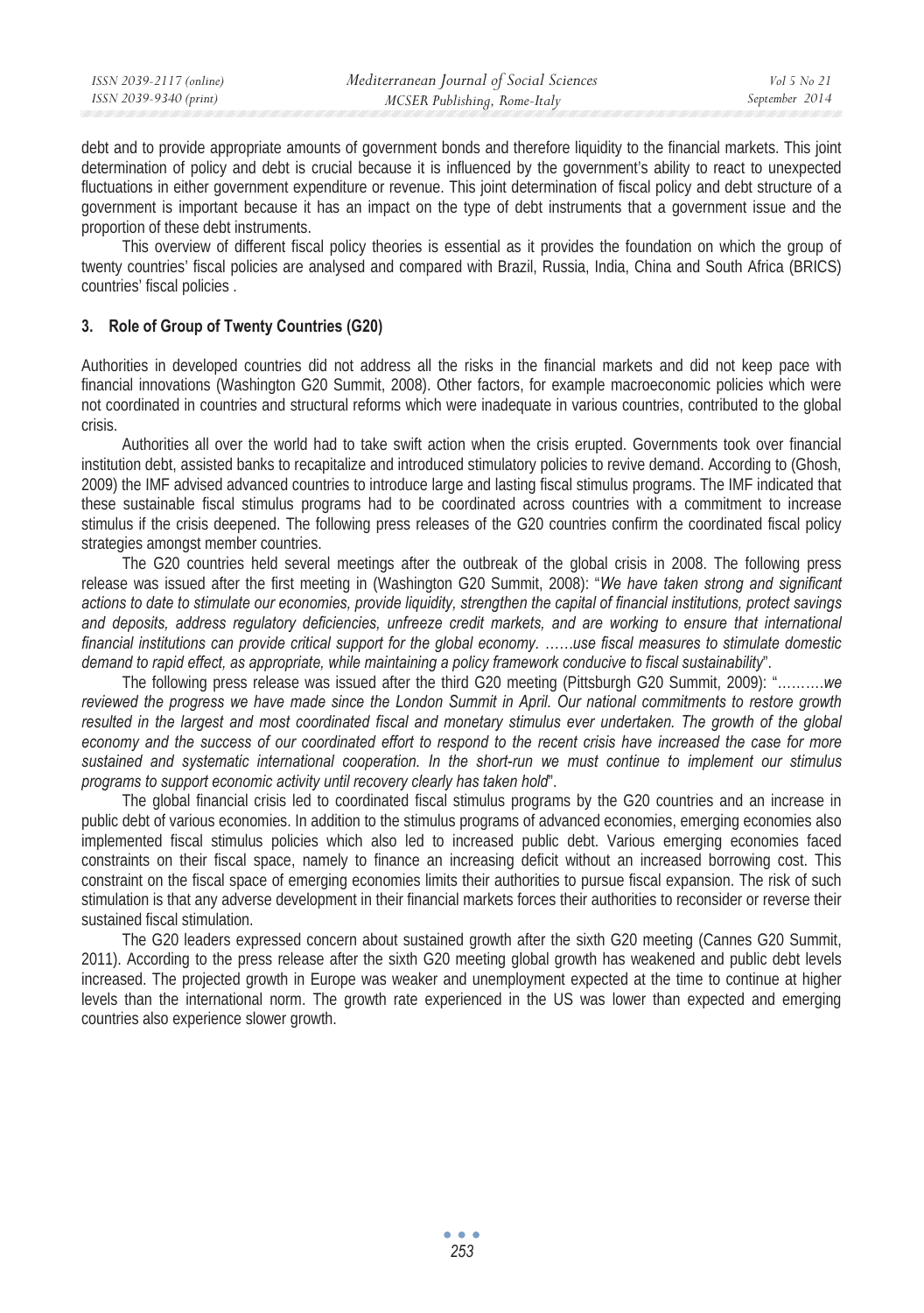



## **Source:** World Bank (2009)

In Figure 1, the fiscal stimulation and financial sector support of the G20 countries is summarised. As far as monetary policy is concerned, monetary authorities recapitalized financial institutions and corporate sector institutions. These bailouts expanded the balance sheets of central banks apart from traditional easing of interest rates. As far as fiscal policy is concerned, fiscal authorities employed stimulatory packages and improved regulatory control measures. The average discretionary fiscal expansion for advanced economies amounted to 1.5% of GDP in 2009 (World Bank, 2009). The average financial sector support amounted to 5.4% of GDP in 2008. The average discretionary fiscal expansion for emerging economies amounted to 2.0% of GDP in 2009 (World Bank, 2009). Financial sector support consisted of any capital injection by the authorities, purchase of assets and lending by treasury departments and any central bank support.

The G20 member countries implemented a mix of policy measures to secure recovery in the world. The short term policy measures included monetary policy stimulation or easing, the recapitalization of financial institutions, fiscal policy stimulation, bailout of corporate sector institutions by different authorities and the supply of liquidity by international financial organizations. In addition to these measures, the G20 member countries agreed to improve regulatory control of their financial systems. The longer term issues that developed after the application of these policy measures are global imbalances, accumulation of government debt in various countries and currency volatility as balance sheets were adjusted in various countries (Anon, 2010).

## **4. Analysis of Government Debt**

The general government gross debt as percentage of GDP is reflected in Table 1. A selection of advanced countries (G7), European countries and BRIC countries data indicates, with the exception of India, that gross debt has increased since the global financial crisis erupted (IMF Fiscal Monitor, 2013). All the advanced countries debt ratios are in excess of the international norm of 40% of GDP (Schuitema, 2013). Most of the BRIC countries satisfy the international norm of 60% of GDP, with the exception of Brazil and India. The data of the IMF is actual figures for 2008 – 2013.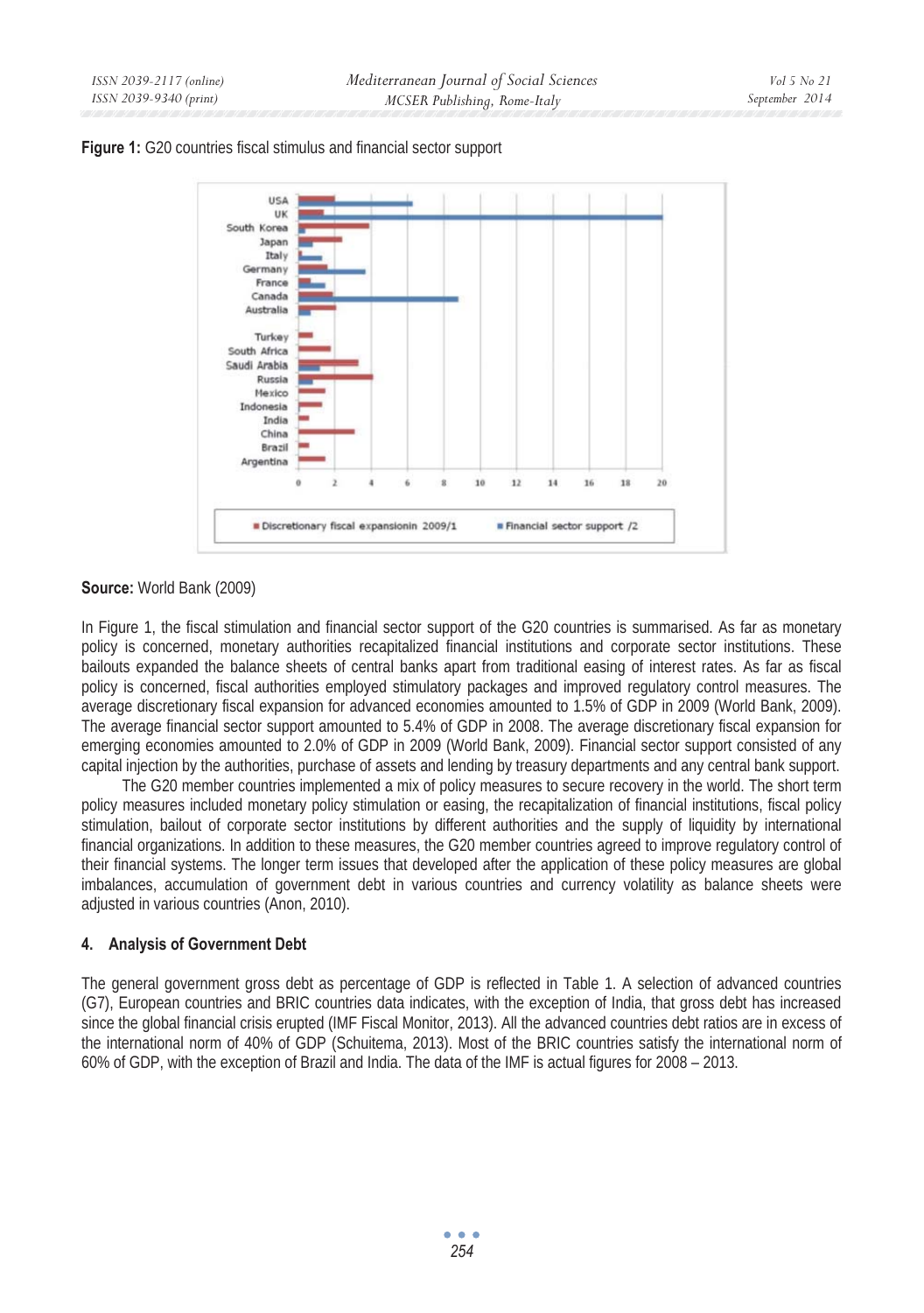| <b>Countries</b>     | 2008  | 2009  | 2010  | 2011  | 2012  | 2013  |
|----------------------|-------|-------|-------|-------|-------|-------|
| <b>United States</b> | 75.5  | 89.1  | 98.2  | 102.5 | 106.5 | 107.1 |
| France               | 68.2  | 79.2  | 82.3  | 86.0  | 90.3  | 93.9  |
| Germany              | 66.8  | 74.5  | 82.5  | 80.5  | 82.0  | 78.1  |
| Greece               | 112.5 | 129.3 | 147.9 | 170.6 | 158.5 | 173.8 |
| Italy                | 106.1 | 116.4 | 119.3 | 120.8 | 127.0 | 132.5 |
| Spain                | 40.2  | 53.9  | 61.3  | 69.1  | 84.1  | 93.9  |
| United Kingdom       | 52.2  | 68.1  | 79.4  | 85.4  | 90.3  | 90.1  |
| Canada               | 71.3  | 81.4  | 83.0  | 83.4  | 85.6  | 89.1  |
| Japan                | 191.8 | 210.2 | 216.0 | 230.3 | 237.9 | 243.2 |
| Brazil               | 63.5  | 66.9  | 65.2  | 64.9  | 68.5  | 66.3  |
| Russia               | 7.9   | 11.0  | 11.0  | 11.7  | 10.9  | 13.4  |
| India                | 73.3  | 75.0  | 68.5  | 66.4  | 66.8  | 66.7  |
| China                | 17.0  | 17.7  | 33.5  | 25.5  | 22.8  | 22.4  |
| South Africa         | 27.8  | 31.3  | 35.8  | 39.6  | 42.3  | 45.2  |

### **Table 1:** General government gross debt (% of GDP)

### **Source:** IMF Fiscal Monitor (2013 & 2014)

Table 2 reports the descriptive statistics of general gross government debts for the selected G7 countries relative to the BRICS countries for the period 2008 to 2013. From 2008 to 2013, the minimum level of general gross government debts was observed in Russia, whereas Japan had the maximum level of general gross government debts. Furthermore, the highest mean of general government gross debt (211.93% of the GDP) is observed Japan; while Russia has the lowest mean (10.48% of the GDP). The range and standard deviation shows that, for this 5 year period, countries such as Japan, the UK and the USA had a relatively high level of variation in general gross government debts within G20 countries; while Germany and Canada had a relative low variation in general gross government debts. Within BRICS countries, China and South Africa tend to have a high level of variation in general gross government debts.

**Table 2:** Descriptive statistics of general government gross debt

|              | Range | <b>Minimum</b> | <b>Maximum</b> | Mean   | Std. deviation |
|--------------|-------|----------------|----------------|--------|----------------|
| <b>USA</b>   | 32.60 | 75.50          | 108.10         | 96.65  | 12.40          |
| France       | 24.50 | 68.20          | 92.70          | 83.12  | 8.83           |
| Germany      | 15.70 | 66.80          | 82.50          | 77.78  | 6.09           |
| Italy        | 24.50 | 106.10         | 130.60         | 120.03 | 8.59           |
| UK           | 41.40 | 52.20          | 93.60          | 78.17  | 15.59          |
| Canada       | 15.70 | 71.30          | 87.00          | 81.95  | 5.58           |
| Japan        | 53.60 | 191.80         | 245.40         | 221.93 | 19.78          |
| Brazil       | 5.00  | 63.50          | 68.50          | 66.03  | 1.82           |
| Russia       | 3.80  | 7.90           | 11.70          | 10.48  | 1.33           |
| India        | 8.60  | 66.40          | 75.00          | 69.40  | 3.79           |
| China        | 16.50 | 17.00          | 33.50          | 22.97  | 6.06           |
| South Africa | 14.90 | 27.80          | 42.70          | 36.58  | 6.08           |

### **Source:** Author's own calculations

Figure 2 reports the average percentage change in means of general gross government debt from 2009 to 2013. The gross government debts appear to be growing at decreasing rate in G20 countries; while there is no consistent trend in the average growth of gross government debts in BRICS countries. The average growth rate tends to be high in G20 as compared to BRICS with exception of the year 2010. In 2011 and 2013, there was a decrease in average growth of general gross government debts within BRICS. Overall, both G20 and BRICS countries tend to follow a similar trend of declining growth in the gross government debts. This similar trend is confirmed by a significant positive correlation coefficient of 0.847, which implies a positive association in the growth between the two economic blocks. However, this correlation is not statistically significant because the p-value (0.33) is greater than 5%.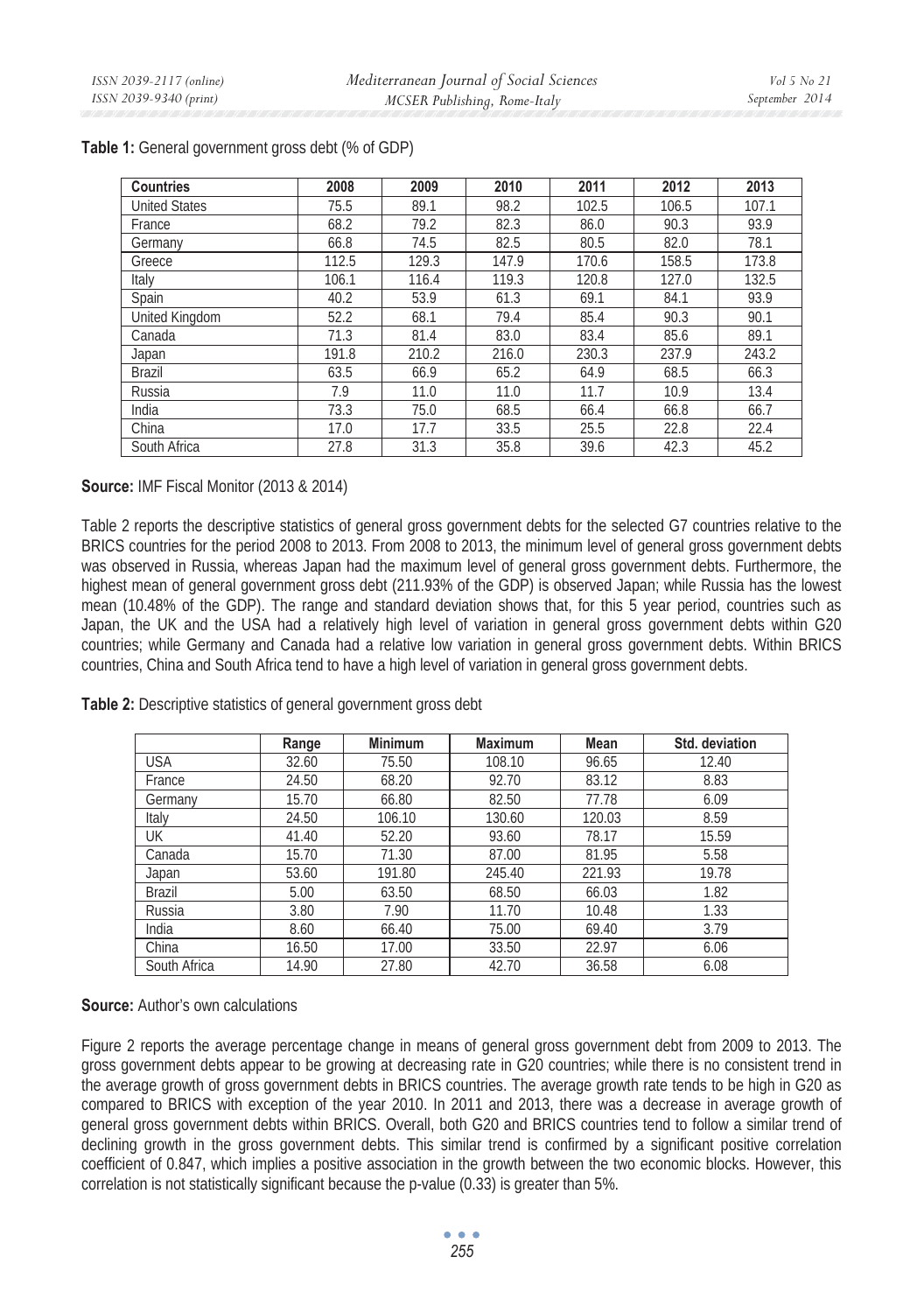### **Figure 2:** Average growth in gross government debts (G20 versus BRICS)



## **Source:** Author's own calculations

The fiscal balances as a percentage of GDP is reflected in Table 3. A selection of advanced countries (G7), European countries and the BRIC countries data indicates, with the exception of Germany, that the negative fiscal balances increased since the global financial crisis erupted (IMF Fiscal Monitor, 2013). The fiscal balances on average paint a bleak picture for advanced countries relative to the emerging economies, with the exception of India. The data of the IMF is actual figures for 2008-2013.

| <b>Countries</b>     | 2008   | 2009    | 2010    | 2011    | 2012    | 2013   |
|----------------------|--------|---------|---------|---------|---------|--------|
| <b>United States</b> | $-6.7$ | $-13.3$ | $-11.1$ | $-10.0$ | $-8.5$  | $-7.3$ |
| France               | $-3.3$ | $-7.6$  | $-7.1$  | $-5.2$  | $-4.6$  | $-4.2$ |
| Germany              | $-0.1$ | $-3.1$  | $-4.1$  | $-0.8$  | $-0.2$  | 0.0    |
| Greece               | $-9.9$ | $-15.6$ | $-10.7$ | $-9.4$  | $-6.4$  | $-2.6$ |
| Italy                | $-2.7$ | $-5.4$  | $-4.3$  | $-3.7$  | $-3.0$  | $-3.0$ |
| Spain                | $-4.5$ | $-11.2$ | $-9.7$  | $-9.4$  | $-10.3$ | $-7.2$ |
| UnitedKingdom        | $-5.1$ | $-11.4$ | $-10.1$ | $-7.9$  | $-8.3$  | $-5.8$ |
| Canada               | $-0.3$ | $-4.8$  | $-5.2$  | $-4.0$  | $-3.2$  | $-3.0$ |
| Japan                | $-4.1$ | $-10.4$ | $-9.3$  | $-9.9$  | $-10.2$ | $-8.4$ |
| <b>Brazil</b>        | $-1.4$ | $-3.1$  | $-2.7$  | $-2.5$  | $-2.8$  | $-3.3$ |
| Russia               | 4.9    | $-6.3$  | $-3.4$  | 1.5     | 0.4     | $-1.3$ |
| India                | $-8.6$ | $-10.1$ | $-8.7$  | $-8.4$  | $-8.3$  | $-7.3$ |
| China                | $-0.7$ | $-3.1$  | $-1.5$  | $-1.3$  | $-2.2$  | $-1.9$ |
| South Africa         | $-0.4$ | $-5.5$  | $-5.1$  | $-4.0$  | $-4.8$  | $-4.3$ |

### **Table 3:** Fiscal balances (% of GDP)

## **Source:** IMF Fiscal Monitor (2013 & 2014)

Table 4 reports the descriptive statistics of the fiscal balance for the G7 countries relative to the BRICS countries for the period 2008 to 2013. For this period, the USA (-13.30) had the lowest value of fiscal balance in G20; while Germany reported a highest value (-0.10) of the fiscal balances. In BRICS countries, India has the lowest value (-10.10) even lower than most of the G20 countries; while South African has the highest value (0.4) of fiscal balances. Furthermore, a high negative value of the fiscal balance is observed in the USA and India within G20 and BRICS, respectively. Range and standardization show that Russia (3.90) has the highest level of variation in the fiscal balances for the BRICS countries, while India(0.69) has the lowest variation of the BRICS countries. Fiscal balance for Russia and South Africa is the most unstable for the BRICS countries, while India is the most stable BRICS country.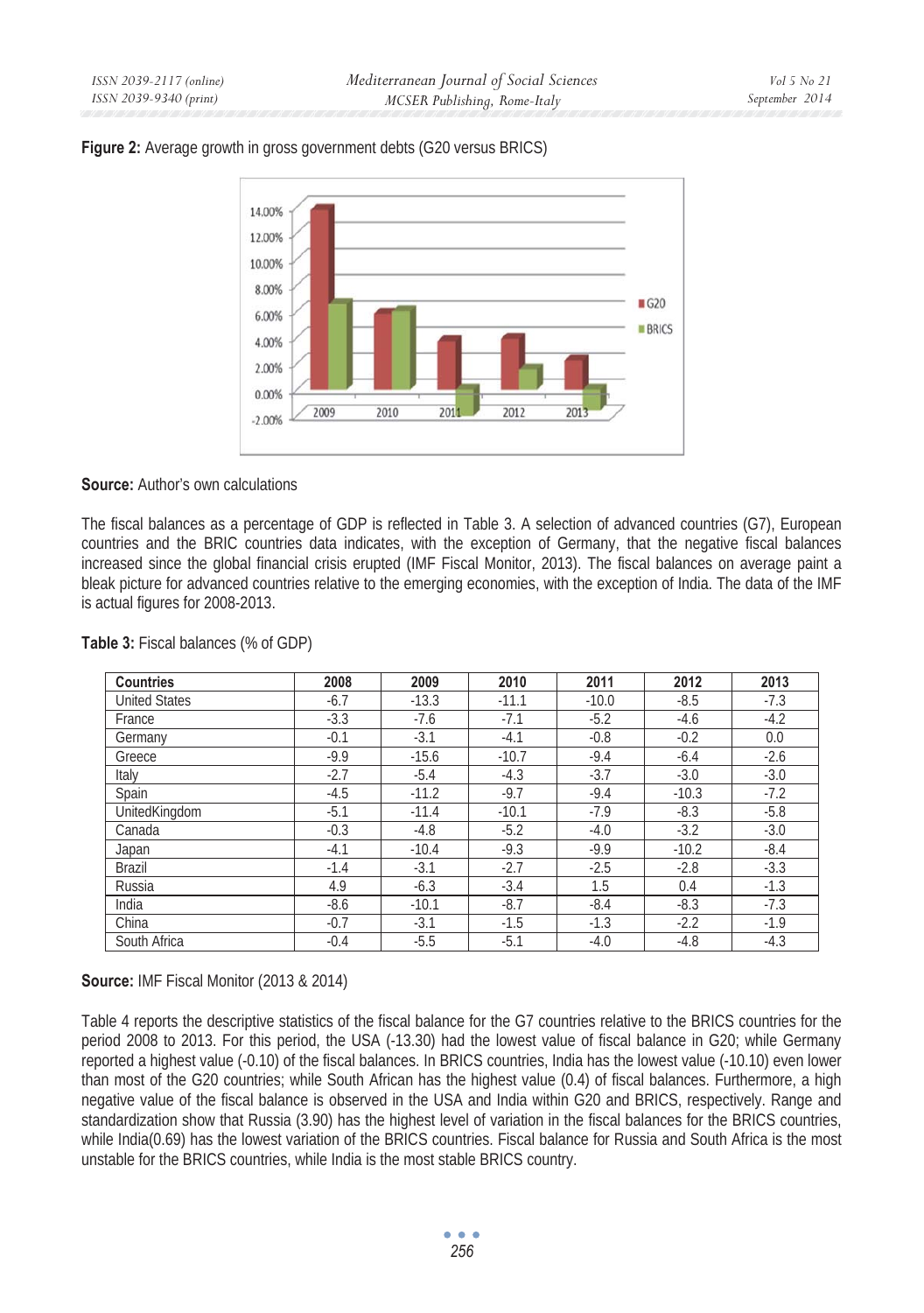|            | Range | <b>Minimum</b> | <b>Maximum</b> | <b>Mean</b> | Std. deviation |
|------------|-------|----------------|----------------|-------------|----------------|
| <b>USA</b> | 6.80  | $-13.30$       | $-6.50$        | $-9.35$     | 2.64           |
| France     | 4.30  | $-7.60$        | $-3.30$        | $-5.25$     | 1.76           |
| Germany    | 4.00  | $-4.10$        | $-10$          | $-1.43$     | 1.72           |
| Italy      | 2.80  | $-5.40$        | $-2.60$        | $-3.62$     | 1.09           |
| UK         | 6.30  | $-11.40$       | $-5.10$        | $-8.30$     | 2.23           |
| Canada     | 4.90  | $-5.20$        | $-.30$         | $-3.38$     | 1.76           |
| Japan      | 6.30  | $-10.40$       | $-4.10$        | $-8.95$     | 2.41           |
| Brazil     | 1.90  | $-3.10$        | $-1.20$        | $-2.28$     | .79            |
| Russia     | 11.20 | $-6.30$        | 4.90           | $-.53$      | 3.90           |
| India      | 1.80  | $-10.10$       | $-8.30$        | $-8.73$     | .69            |
| China      | 2.40  | $-3.10$        | $-.70$         | $-1.82$     | .84            |
| <b>SA</b>  | 5.10  | $-5.50$        | $-.40$         | $-4.10$     | 1.88           |

#### **Table 4:** Descriptive statistics of fiscal balances

#### **Source:** Author's own calculations

Figure 3 reports the percentage changes in average percentage of fiscal balances from 2009 to 2013. In 2009, a large decrease in the average fiscal balances was observed in both G20 and BRICS countries. Overall, the both G20 and BRICS countries tend to follow a similar trend. This similar trend is confirmed by a positive correlation coefficient of 0.93 which is statistically significant (p-value  $= 0.007$ ).

**Figure 3:** Percentage changes in the average fiscal balances (G20 versus BRCS)



### **Source:** Author's own calculations

The fiscal risks for many advanced countries remain elevated. The debt to GDP ratios in many advanced economies are at historic high levels because of coordinated international stimulation programs. Borrowing requirements remain high and several countries, for example the USA and the European Community, had to implement legislation to continue borrowing in the financial markets to supply necessary capital for their economies to operate efficiently. This sustained borrowing in the financial markets increases the risk of default as well as other risks such as the availability of future capital and borrowing at inflated market rates, which increase the cost to future generations.

Fiscal policy authorities in the G20 countries must consider the overarching outcomes of their decisions. The fiscal scope for many countries is limited whilst these authorities must continue to support a fragile international recovery. Furthermore, fiscal policy authorities have to consolidate their fiscal stance because it cannot be expected of future generations to pay the bill for polices applied after the 2008 financial crisis. The impossible policy becomes the norm that is, to continue to stimulate whilst creating a fiscal exit strategy. This consolidation of fiscal policies is reflected in the Cannes Summit G20 statement. The press release after the sixth G20 meeting stated that specific fiscal consolidation plans were essential to put government finances on a sustainable track (Cannes G20 Summit, 2011). It was recommended that member countries employ deficit reduction strategies to reduce debt-to-GDP ratios.

The G20 countries stated at the Cannes Summit that the various authorities in the member countries will support recovery, create financial stability and restore confidence through collective policy applications. Various group targets and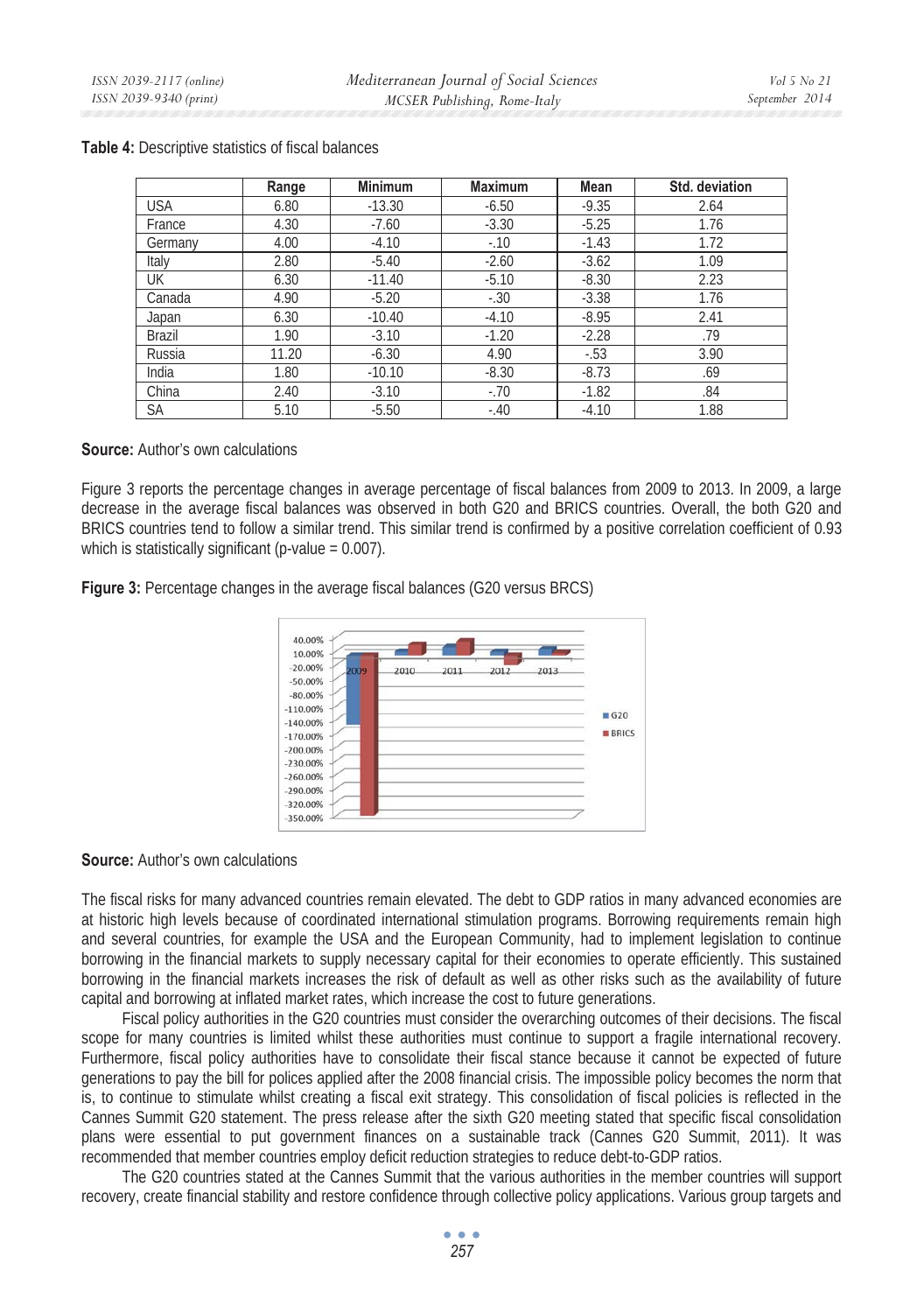| ISSN 2039-2117 (online) | Mediterranean Journal of Social Sciences | Vol 5 No 21    |
|-------------------------|------------------------------------------|----------------|
| ISSN 2039-9340 (print)  | MCSER Publishing, Rome-Italy             | September 2014 |

individual country targets were agreed upon (Cannes G20 Summit, 2011). Examples include Australia, Canada, France, Germany, Italy, Korea, Spain and Britain who indicated they would reduce their government debt ratios by 2016. Certain countries, for example Brazil, India, Indonesia, Mexico and South Africa must increase their infrastructure investment to increase growth and reduce unemployment. Member countries must provide formal and quality jobs through structural reforms of individual labour market policies. Member countries must enhance competition and reduce distortions in the market place. Other policies to be employed are for example structural reforms to boost productivity, tax reform, phasing out of distortive subsidies and the promotion of household savings. South Africa also has to enhance trade and investment in the southern region of Africa.

### **5. Comparisons of Government Debt and Growth**

### *5.1 USA and Europe Growth Statistics*

In Table 5 the annual growth rate of the United States of America is compared with a selection of advanced countries, European countries and BRICS countries. The fiscal risk for the USA poses a stark reality. The annual growth rate is subdued after the fiscal stimulation programs over several years. The fiscal balances as a percentage of GDP increased after 2008 which does not allow any space for the fiscal authority to continue with further stimulation programs. The IMF warned in July 2012 (IMF Survey, 2012) and again at the October 2012 Tokyo meeting that the world recovery depends on two conditions. Firstly, it is up to the United States to relieve the intended government spending cuts and tax increases that will take effect in 2013. Secondly, the Euro zone debt crisis must be resolved.

|                      | Actual 2011 | Actual 2012 | Actual 2013 | Expected2014 |
|----------------------|-------------|-------------|-------------|--------------|
| <b>United States</b> | 1.8         | 2.8         | 1.9         | 2.8          |
| France               | 2.0         | 0.0         | 0.3         | 1.0          |
| Germany              | 3.4         | 0.9         | 0.5         | 1.7          |
| Italy                | 0.4         | $-2.4$      | $-1.9$      | 0.6          |
| Spain                | 0.1         | $-1.6$      | $-1.2$      | 0.9          |
| UnitedKingdom        | 1.1         | 0.2         | 1.8         | 2.9          |
| Canada               | 2.5         | 1.7         | 2.0         | 2.3          |
| Japan                | $-0.6$      | 2.0         | 1.5         | 1.4          |
| <b>Brazil</b>        | 2.7         | 0.9         | 2.3         | 1.8          |
| Russia               | 4.3         | 3.4         | 1.3         | 1.3          |
| India                | 6.3         | 3.2         | 4.4         | 5.4          |
| China                | 9.3         | 7.7         | 7.7         | 7.5          |
| South Africa         | 3.5         | 2.5         | 1.9         | 2.3          |

### **Table 5:** IMF growth projections

### **Source:** IMF World Economic Outlook (2013 & 2014)

The IMF stated that the US economy could face a fiscal cliff (IMF Survey, 2012). A decline in GDP is very probable if the authorities do no act promptly to raise its federal debt ceiling. If this debt ceiling is not resolved, it could cause financial market disruption, loss in consumer and business confidence and significant negative spillovers to the rest of the world. An impossible fiscal policy is proposed for the United States, namely to continue to stimulate whilst creating a fiscal exit strategy. An eleventh hour deal was clinched on the sixteenth of October 2013 between the major political parties to end a partial government shutdown (Cowan and Ferraro, 2013). This legislation allowed the United States government to increase their debt ceiling of \$16,7 trillion and pulled the world's biggest economy back from the brink of a historic debt default that could have threatened financial calamity (Cowan and Becker, 2013). The prospects of sustained growth in the United States are not encouraging for several years to come.

In Table 5, the annual growth rate of a selection of European is also compared with the USA. The fiscal risk for the European countries poses a stark reality. The annual growth rate is negative or subdued after the fiscal stimulation programs over several years. The fiscal balances as a percentage of GDP increased after 2008 which does not allow any space for the fiscal authorities to continue with further stimulation programs.

All of the PIGS countries (Portugal, Ireland, Greece and Spain) received loans from various international institutions and are subject to conditions to reduce government debt (Dadush and Stancil, 2010). PIGS countries are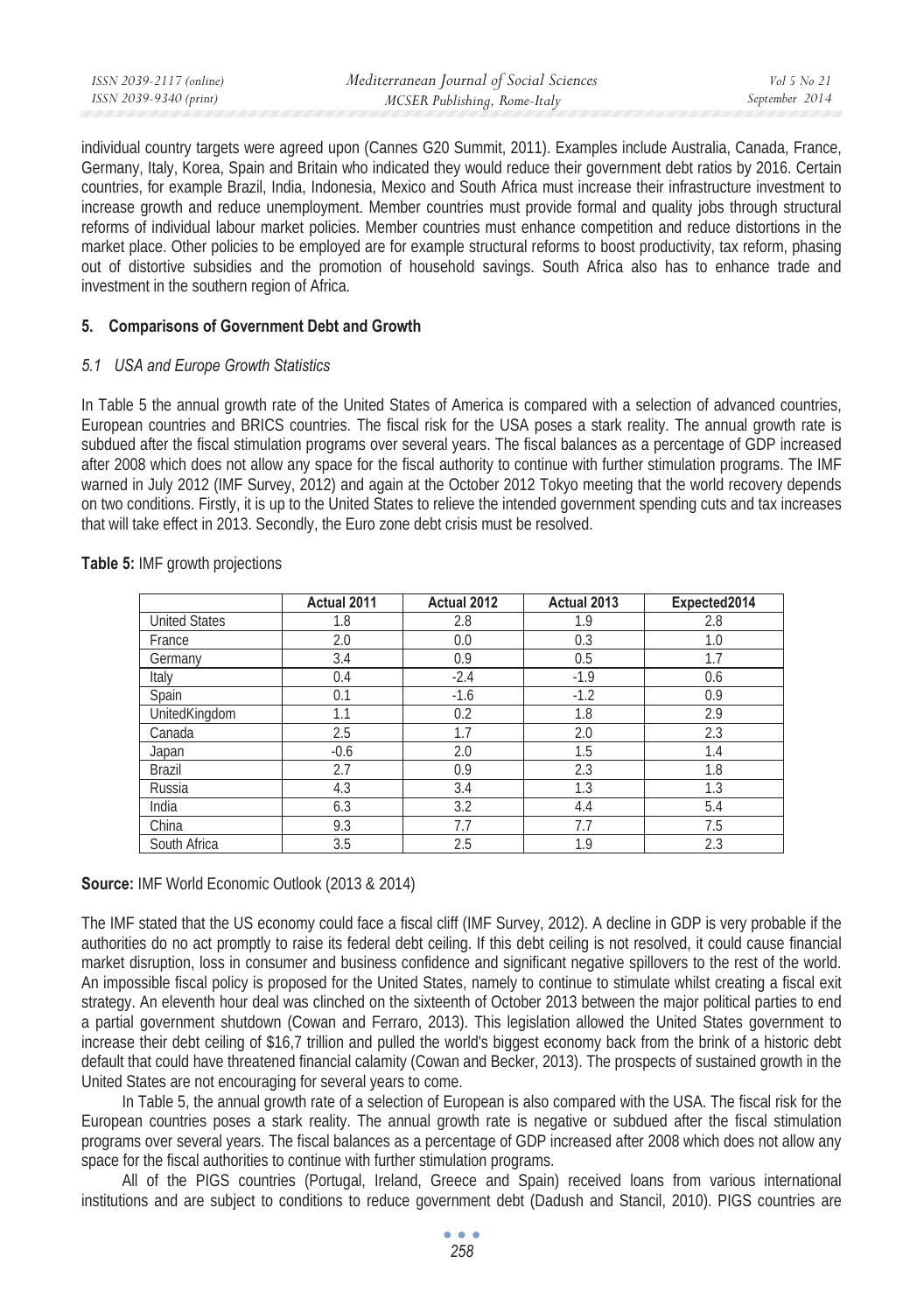| ISSN 2039-2117 (online) | Mediterranean Journal of Social Sciences | Vol 5 No 21    |
|-------------------------|------------------------------------------|----------------|
| ISSN 2039-9340 (print)  | MCSER Publishing, Rome-Italy             | September 2014 |

subject to fiscal-exist strategies and fiscal structural reforms are required on condition of continuous financial assistance. High debt ratios are not sustainable and empirical studies done by the IMF proved that high government debt reduce growth (Cottarelli, 2010:11). The stark reality of these high debt ratios and fiscal-exist strategies means no prospect of sustained growth in the PIGS countries. Several other European countries also experience high government debt ratios and austerity fiscal measures are applied on condition of European and IMF bridging loans. The prospects of sustained growth in Europe are not encouraging for several years to come.

### *5.2 BRICS Countries Growth Statistics*

In Table 1, the government debt of BRICS countries is displayed and in Table 5 the annual growth rate of the BRICS countries is displayed. The picture of these countries is vastly different than the growth versus debt scenario in the United States and the PIGS countries. The growth rates in most BRICS countries are elevated relative to the United States and Europe. The growth rates however declined due to a weaker external environment and a decline in domestic demand mainly in response to policy tightening measures in several BRICS countries.

Whilst the United States and the European countries experience increasing government debt, most BRICS countries experienced decreasing government debt with the exception of South Africa. An analysis of the peculiar debt scenario of South Africa follows in section 5.3. The government debt levels in many advanced economies increased because of coordinated international fiscal stimulation programs (Dadush & Stancil, 2010). Regardless of fiscal stimulation programs, the government debt levels did not increase in the BRICS countries on a sustained basis mainly because of low government debt levels with the exception of South Africa. Most BRICS countries' fiscal policy authorities have fiscal scope to stimulate, but because of inflation risks and domestic growth of credit that can create asset bubbles, such stimulus programs are not implemented.

### *5.3 South Africa's Peculiar Debt Problem*

Whilst the BRICS countries experience decreasing government debt, South Africa experience increasing government debt. The South African government decided soon after the outbreak of the 2008 financial crisis and in conjunction with G20 coordinated policy programs to apply counter cyclical fiscal policy. According to (Swanepoel and Schoeman, 2003), countercyclical fiscal policy requires government deficit and debt to swell during times of economic recessions and to decline during economic booms again. The government debt levels increased from a fairly low basis as percentage of GDP because of fiscal stimulation programs. But, there are various debt concerns to be highlighted.

| Year/R million | Total Gross Ioan debt | Percent increase y-o-y |
|----------------|-----------------------|------------------------|
| 2007           | 570846                |                        |
| 2008           | 627936                | 10.0                   |
| 2009           | 754266                | 20.1                   |
| 2010           | 952877                | 26.3                   |
| 2011           | 1155857               | 21.3                   |
| 2012           | 1334080               | 15.4                   |
| 2013 (June)    | 1428155               |                        |

**Table 6:** South Africa government debt (National and International)

**Source:** South African Reserve Bank (2013)

The data displayed in Table 6 poses a stark reality. A countercyclical policy is implemented to increase macro demand when the South African economy grows below its long run potential. According to (Ireland, 1996) an effective countercyclical monetary policy aims to shield aggregate economic output from the effects of a shock in aggregate demand. Government debt however accelerates and continuous to rise at double digit percentages year on year since 2008. An analysis of government expenditure reveals that the rise was driven by consumption expenditure instead of capital expenditure.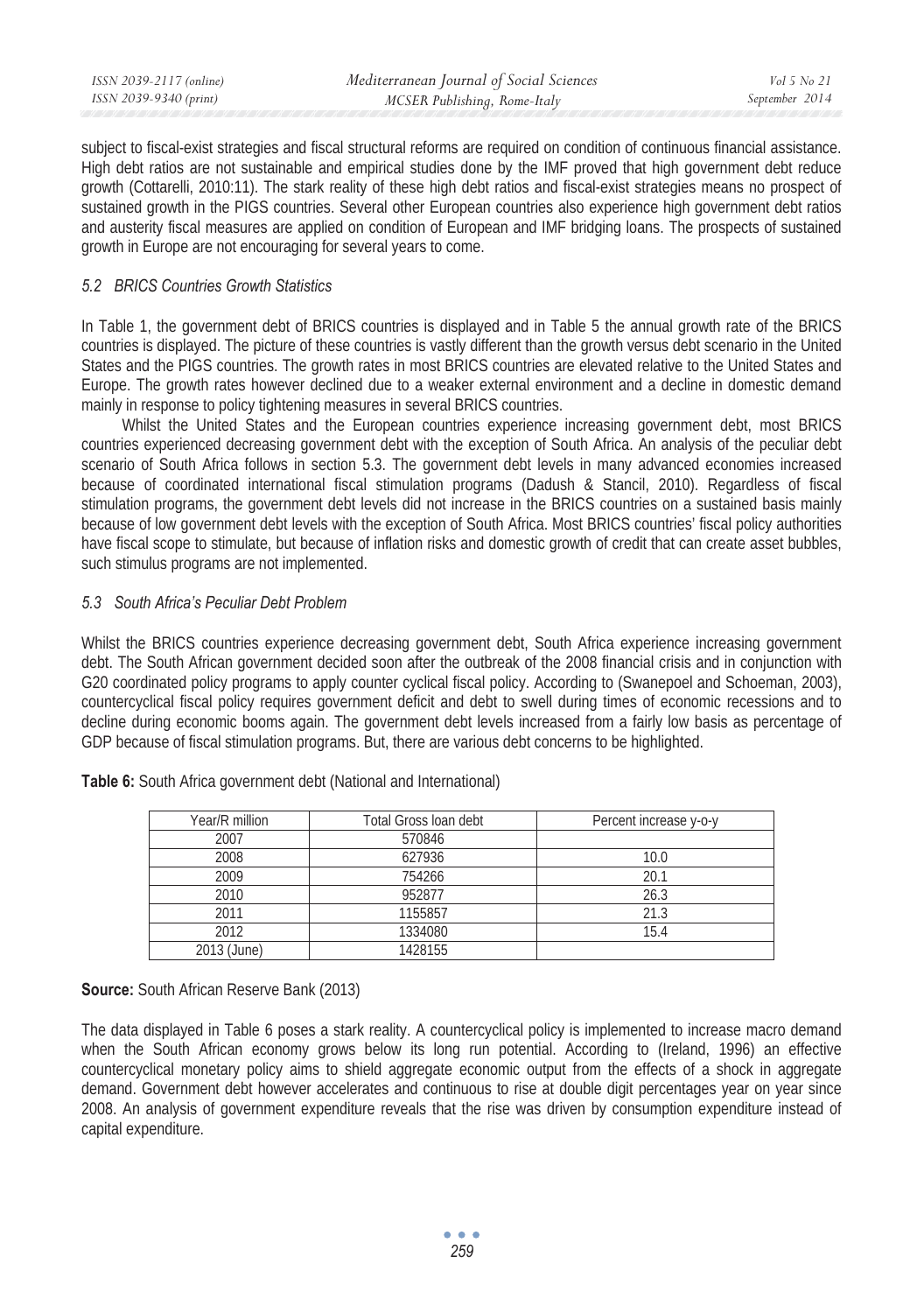| Year /R million | <b>Compensation</b> | % of Budget Expenditure | % of Non interest Expenditure |
|-----------------|---------------------|-------------------------|-------------------------------|
| 2008/09         | 233345              | 32.9                    | 35.7                          |
| 2009/10         | 273980              | 33.3                    | 35.7                          |
| 2010/11         | 309802              | 35.3                    | 38.1                          |
| 2011/12         | 346714              | 36.3                    | 39.5                          |
| 2012/13         | 376561              | 35.6                    | 38.9                          |
| 2013/14         | 406182              | 35.3                    | 38.6                          |

#### **Table 7:** Compensation of employees of consolidated government

**Source:** Budget Review (2013)

Compensation of government employees is reflected in Table 7. One of the most alarming trends in government expenditure is the increased wage bill. Minister Gordhan stated (Budget Review, 2011): "*Part of the revision to baseline allocations is the carry-through cost of the 2010 wage agreement, which requires an additional R39.4 billion for remuneration of employees over the MTEF period. The public service salary bill has doubled over the past five years. This cost constitutes just under 40 per cent of consolidated non-interest expenditure*".

Minister Gordhan stated again (Budget Review, 2012) that government intends to cap public sector wage hikes at 5 per cent in 2012/13. This assertion has been met with doubt from many quarters. The common reason for this doubt is the threat of strike action, because industrial action has become the norm than the exception in South Africa. The increase in public sector wages for 2012 was in fact higher than the budgeted figure in February 2012. The continuous rise in wages above the inflation rate poses serious risks for fiscal policy application in South Africa. This high wage bill in conjunction with the rising interest bill, reduce the scope of capital expenditure by government.

| Year / R million | Budget – actual & projected | <b>Budget total Expenditure</b> | % of Budget Expenditure |
|------------------|-----------------------------|---------------------------------|-------------------------|
| 2008/09          | 70715                       | 708489                          | 10.0                    |
| 2009/10          | 79260                       | 823323                          | 9.6                     |
| 2010/11          | 87493                       | 874172                          | 10.0                    |
| 2011/12          | 95962                       | 972547                          | 9.9                     |
| 2012/13          | 104239                      | 1055891                         | 9.9                     |
| 2013/14          | 113007                      | 1149390                         |                         |

**Table 8:** Social grants expenditure

**Source:** Budget Review (2013)

Social grants expenditure by government as percentage of total budget expenditure is reflected in Table 8. The number of social grant recipients has grown in recent years. According to Minister Gordhan in the Budget Review (2012): "*There will be a marked decrease in the spending on social grants as a percentage of GDP from 3,5% in the 2011/12 period to 3,2% over the MTEF. This decrease is the result of no planned grant increases occurring over the medium term and because economic growth is expected to outpace the growth in the number of grant recipients*". The IMF reviewed the South African growth several times after the 2012 budget speech and reduced the growth rate for 2012 and 2013 (IMF World Economic Outlook, 2013). The forecasted decline in social grant spending as percentage of GDP will most probably not occur. Empirical research (Benos, 2009) proved that social expenditure does not improve growth.

**Table 9:** Public sector infrastructure expenditure

| Year/R million | Budget – actual & projected |        |      | Actual Expenditure   % spent of Budget   % of Budget total expenditure |
|----------------|-----------------------------|--------|------|------------------------------------------------------------------------|
| 2008/09        | 195809                      | 193011 | 98.6 |                                                                        |
| 2009/10        | 245466                      | 203637 | 83.0 | 24.7                                                                   |
| 2010/11        | 260407                      | 77799  | 68.3 | 20.3                                                                   |
| 2011/12        | 226600                      | 208286 | 91.9 | 21.8                                                                   |
| 2012/13        | 255905                      |        |      |                                                                        |

**Source:** Budget Review (2012)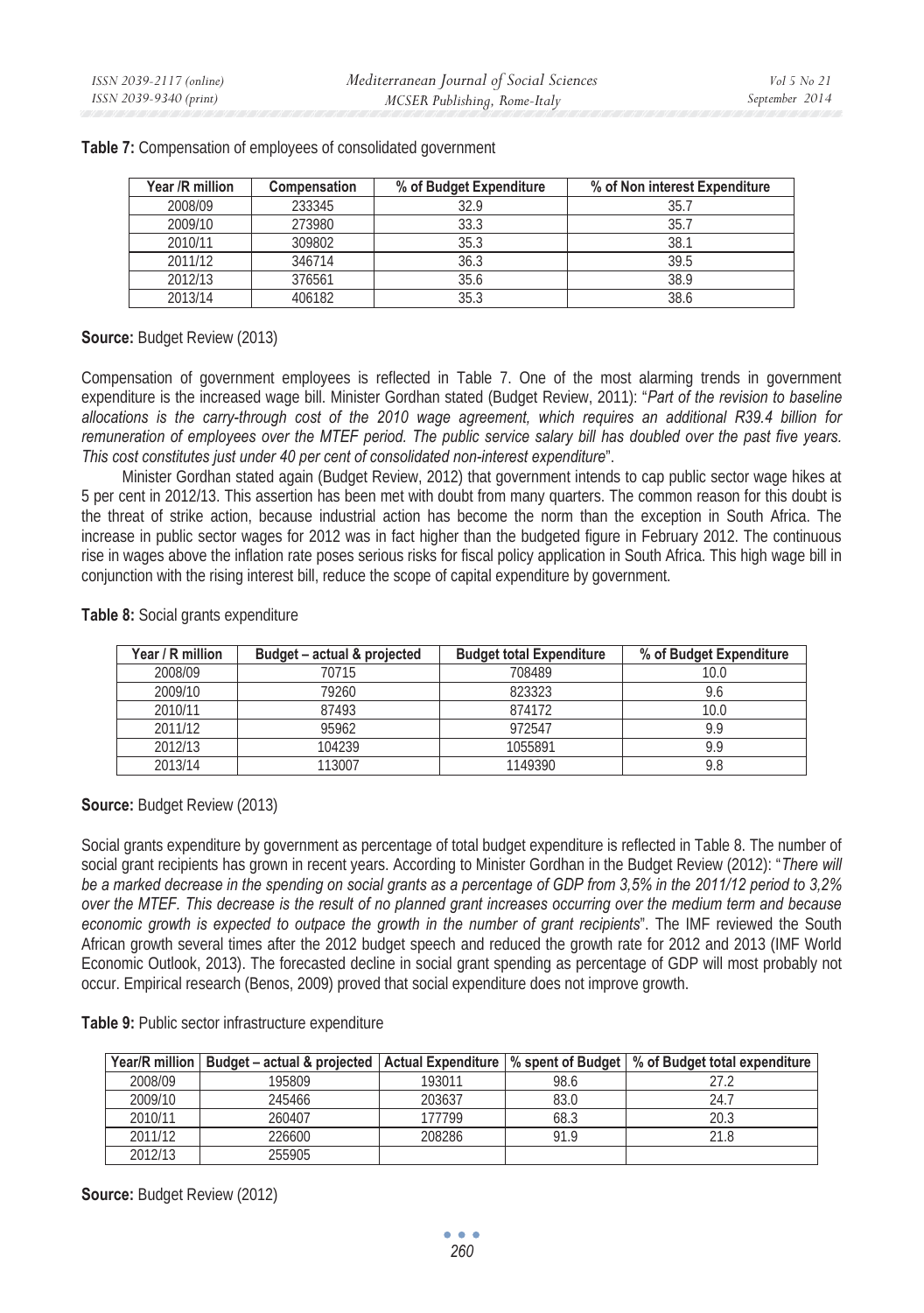| Mediterranean Journal of Social Sciences               |                |
|--------------------------------------------------------|----------------|
| ISSN 2039-9340 (print)<br>MCSER Publishing, Rome-Italy | September 2014 |

The allocation of public resources with regard to infrastructure investment has not produced the growth results needed by an emerging nation such as South Africa. Actual capital expenditure as a percentage of capital expenditure in the budget and total budget expenditure is reflected in Table 9. According to the (Budget Review, 2012) for the period 2010/11, actual spending amounted to 68.3% of the amount actually been budgeted for. The actual capital expenditure declined as a percentage of total expenditure. According to the (Budget Review, 2012) for the period 2010/11, actual spending amounted to 20,3% of total expenditure. Capital expenditure suffered because the investment in announced infrastructure projects did not materialize because of capacity constraints.

According to Minister Gordhan in the (Budget Review, 2012): "*The allocation of public resources to infrastructure*  investment has not always yielded the desired result. In 2010/11 actual spending was about 68 per cent of budget *allocations. This figure masks wide disparities in delivery capacity. Some agencies and municipalities have a strong record of spending implementation, in others there are serious deficiencies in delivery capacity. This reflects the lack of sufficient skills in public sector*".

If the actual budgeted capital expenditure occurred in the period 2008/09 to 2011/12, the government debt would be R145 billion higher. The annual budget deficit as percentage of GDP is therefore lower for the wrong reasons. Regardless of an improvement in the actual amount spent for the period 2011/12, there continue to be many areas within the broader public sector where infrastructure delivery is weak, characterized by delays, poor planning, lack of project management capacity and inadequate oversight (Budget Review, 2013).

### **6. Conclusion**

The point of departure in the study was the fiscal policy challenges relating to the global financial crisis. The negative effects of the global crisis could not be resolved through the application of one policy. Debate prevailed amongst G-20 member countries and in the international markets about the degree of the different policy instruments applied and the mix of these instruments to create financial stability. Policy makers applied inter alia counter cyclical fiscal policy and government debt increased all over the world. The results indicate that gross government debt appear to grow in the selected developed countries whilst there is no consistent trend in BRICS countries. South Africa is the exception, where the gross government debt continuous to grow. High government debt neutralizes the sustainability of the stimulatory stance of fiscal policy.

The results indicate that fiscal balances decreased from the initial high levels in 2009 for developed and BRICS's countries. There are however a few exceptions in the developed countries for example United Kingdom and Japan. These exceptions are cases for further research. In the BRICS group of countries the fiscal balances of India and South Africa stay at high levels relative to 2009. The peculiar scenario of South Africa is analysed in this study. The scenario of India is another case for further research.

The results for South Africa indicate that government debt increased by double digits since 2008. An analysis of government expenditure reveals that the rise was driven by consumption expenditure instead of capital expenditure. Compensation of government employees are close to forty percent of non-interest expenditure and social grants expenditure is at ten percent of total expenditure. The results also revealed another expenditure concern, namely the capacity inefficiency of government to spend allocated capital according to the fiscus budget. Since the 2008 financial year, government capital expenditure was as low as 68% of budget and the allocated capital amount never materialised. These deficiencies in government actually reduced the published fiscal deficit for the wrong reasons.

Fiscal exit strategies are proposed by the G-20 member countries to eliminate the negative consequences of soaring government debt for future generations. Successful exit strategies emphasize cuts in government wages and transfers, over tax increases (Cottarelli, 2010). Subsidies to specific industries and increases in the compensation of the public sector wage bill should be disposed of (Ghosh, 2009). Passive unemployment benefits should be reduced and passive benefits (social grants) dilute incentives for the unemployed to seek employment (Cottarelli, 2012). Empirical research (Benos, 2009) proved that public expenditure on infrastructure exert a positive impact on growth.

A new approach is debated with regard to counter cyclical fiscal policy and application of old theories. Budget deficits and debt accumulation serve two purposes in developed countries. It provides the means to redistribute income and to minimize the deadweight loss of taxes as public goods and services are provided (Alesina & Tabellini, 1987). Government expenditure needs a redesign. The composition of fiscal expenditure should be changed. Public infrastructure investment should increase and unproductive current expenditure should be reduced at all cost.

According to (Mitchell, 2005) capital and labour became more mobile in a competitive international economy. Budget deficits and how it is financed are important, but government spending that is to high create a burden on growth. All government programmes that yield low benefits and impose high costs must be scrapped. If fiscal policy is measured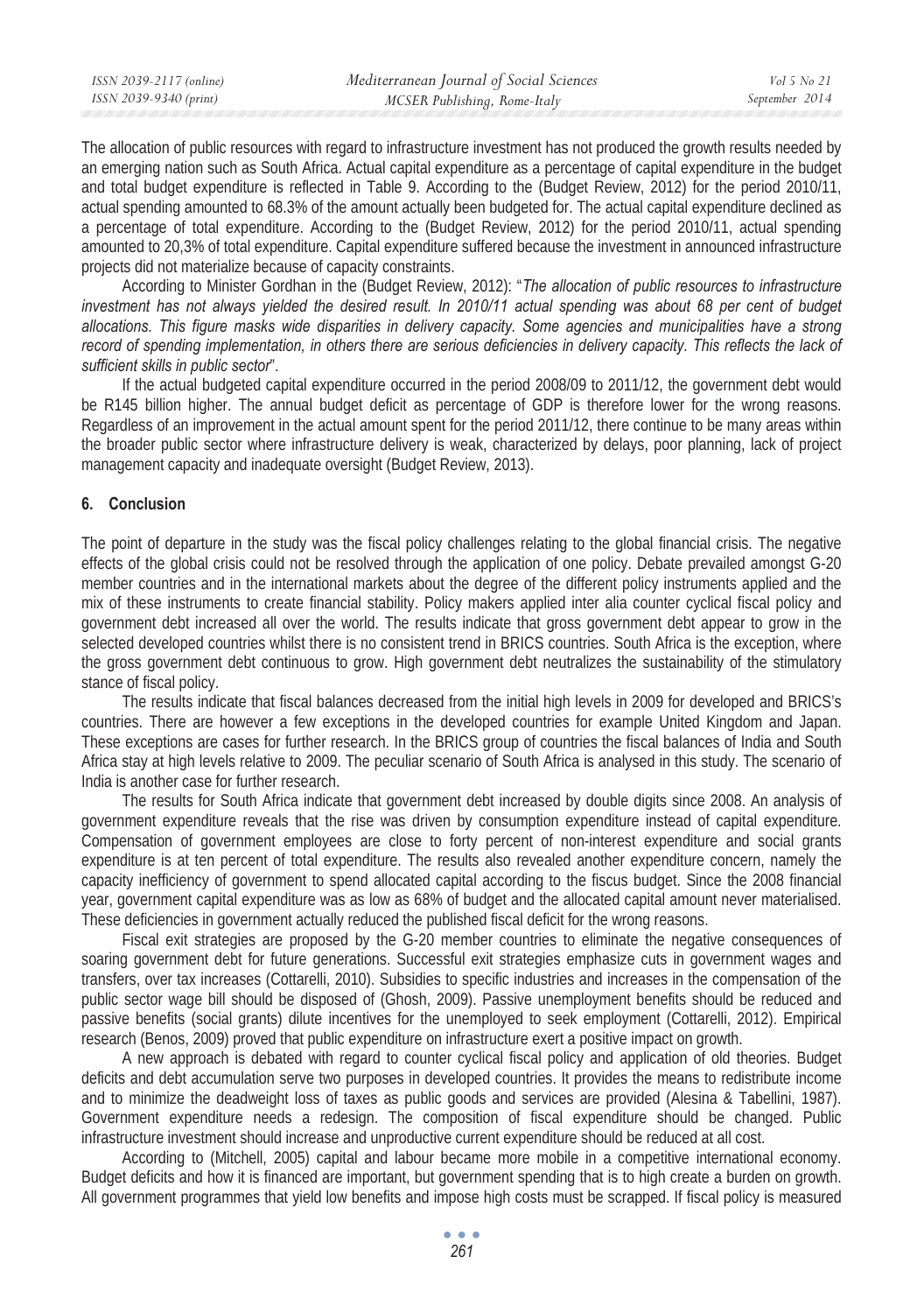against the theory of fiscal policy, the school of public choice theory and the positive theory of fiscal policy, fiscal authorities should be concerned.

Government debt levels increased in developed and BRICS countries since the 2008 financial crisis. The main cause for the increase in South African government debt is soaring current expenditure whilst capital expenditure declined as a percentage of total expenditure. This soaring debt caused by incorrect spending policies, neutralizes the desired effect of a sound counter-cyclical policy. This soaring debt also increases the financial instability and reduces the creditworthiness of South Africa. South Africa is the only country of the BRICS country group that experiences rising government debt. South Africa has little margin for error to absorb any kind of macroeconomic shock without the debt ratio rising to even higher levels.

According to Evens (2010) an effective public service is a prior condition to infrastructural and industrial development. The rapid growth of East Asian countries can be attributed to a public bureaucracy that was recruited on meritocracy. Sustained growth depends on the ability of a public service to identify and execute investments efficiently. The South African government should therefore attract a high quality of employee to lay the foundation for long term growth. The composition of fiscal expenditure should be changed. Public infrastructure investment should increase and allocations of capital in the annual government budgets should be implemented. Unproductive current expenditure should be reduced at all cost

South Africa needs a redesign of government expenditure. The composition of fiscal expenditure should be changed and the mix between capital expenditure and current expenditure must change. In the absence of proper fiscal actions, investors will demand a much higher compensation for the risk of holding increasingly large amounts of public debt that the South African authority needs to issue to finance their unproductive means. The appearance of a dysfunctional governing system in society can be linked directly to the decisions and policies adopted by the ANC government after 1994 (Uys, 2011). The negative results of the transformation policies escalated after the 2008 global financial crisis. Countercyclical fiscal policy measures based on described theoretical principles should be implemented. Government should prioritise expenditure to avoid future fiscal cliffs.

#### **References**

- Alesina, A., & Tabellini, G. (1987). *A Positive Theory of Fiscal Deficits and Government Debt in a Democracy*. NBER Working Paper 2308, Cambridge, MA.
- Anon. (2010). *Bernanke sees an unusually uncertain future*. Reuters.
- Anon. (2011). *IMF: World economy risks lost decade*. Reuters.
- Anon. (2012). *Economic Overview: Recent developments in the global and South African economies*. Department of Research and Information, Industrial Development Corporation, Johannesburg.
- Benos, N. (2009). *Fisal Policy and economic growth: Empirical evidence from EU countreis*. Munich Personal RePEc Archive Paper 19174, Germany.
- Boutros-Ghali, Y. (2010). *Currency debate seen as symptom of deeper problem*. IMF Survey, IMF, Washington, DC.
- Cottarelli, C. (2010). *Strategies for Fiscal Consolidation in the Post-Crisis world*. IMF Fiscal Affairs Department, IMF, Washington, DC.
- Cottarelli, C. (2012). *Fiscal Policy and Employment in Advanced and Emerging Economies*. IMF Fiscal Affairs Department, IMF, Washington, DC.
- Cowan, R., & Becker, A. (2013). *US Senate still ironing out details of potential fiscal deal*. Reuters.
- Cowan, R., & Ferraro, T. (2013). *US Congress ends default threat, Obama signs debt bill*. Reuters.
- Crook, C. (2012). *The one man who can save Europe*. [Online] Available: http://www.bloomberg.com. (Feb 10, 2014)
- Dadush, U., & Stancil, B. (2010). *Is a Sovereign Debt Crisis looming?* [Online] Available:http://www.carnegieendowment.org/publications /index.cfm. (Jan 20, 2014) Duncan, F. (2012). *2012: What are the risks?* [Online] Available: http://www.moneyweb.co.za. (Dec 15, 2013)
- Evens, P. (2010). *Constructing a Democratic Developmental State in South Africa*. Cape Town: HSRC Press.
- Faraglia, E., Marcet, A., Scott, A. (2011). *In Search of a Theory of Debt Management*. Center for Economic Performance Discussion Paper 1083, The London School of Economics.
- Ghosh, A. R., Chamon, M., Crowe, C., Kim, J. I., & Ostry, J. D. (2009). *Coping with the Crisis: Policy Options for Emerging Market Countries*. IMF Staff Position Note 8, April 23 2009, IMF, Washington, DC.
- Group of 20 Countries Press Release. G20 Summit on Financial Markets and the World Economy. (2008). Washington D.C., November 15 2008. [Online] Available: http://www.g20.org/en/financial-track/documents. (Dec 10, 2013)
- Group of 20 Countries Press Release. G20 Summit on Financial Markets and the World Economy. (2009). Pittsburgh, September 25 2009. [Online] Available: http://www.g20.org/en/financial-track/documents. (Dec 10, 2013)
- Group of 20 Countries Press Release. G20 Summit on Financial Markets and the World Economy. (2011). Cannes, November 4 2011. [Online] Available: http://www.g20.org/en/financial-track/ documents. (Dec 10, 2013)
- IMF Fiscal Monitor. (2012). *Balancing Fiscal Policy Risks*, April 2012. IMF, Washington, DC.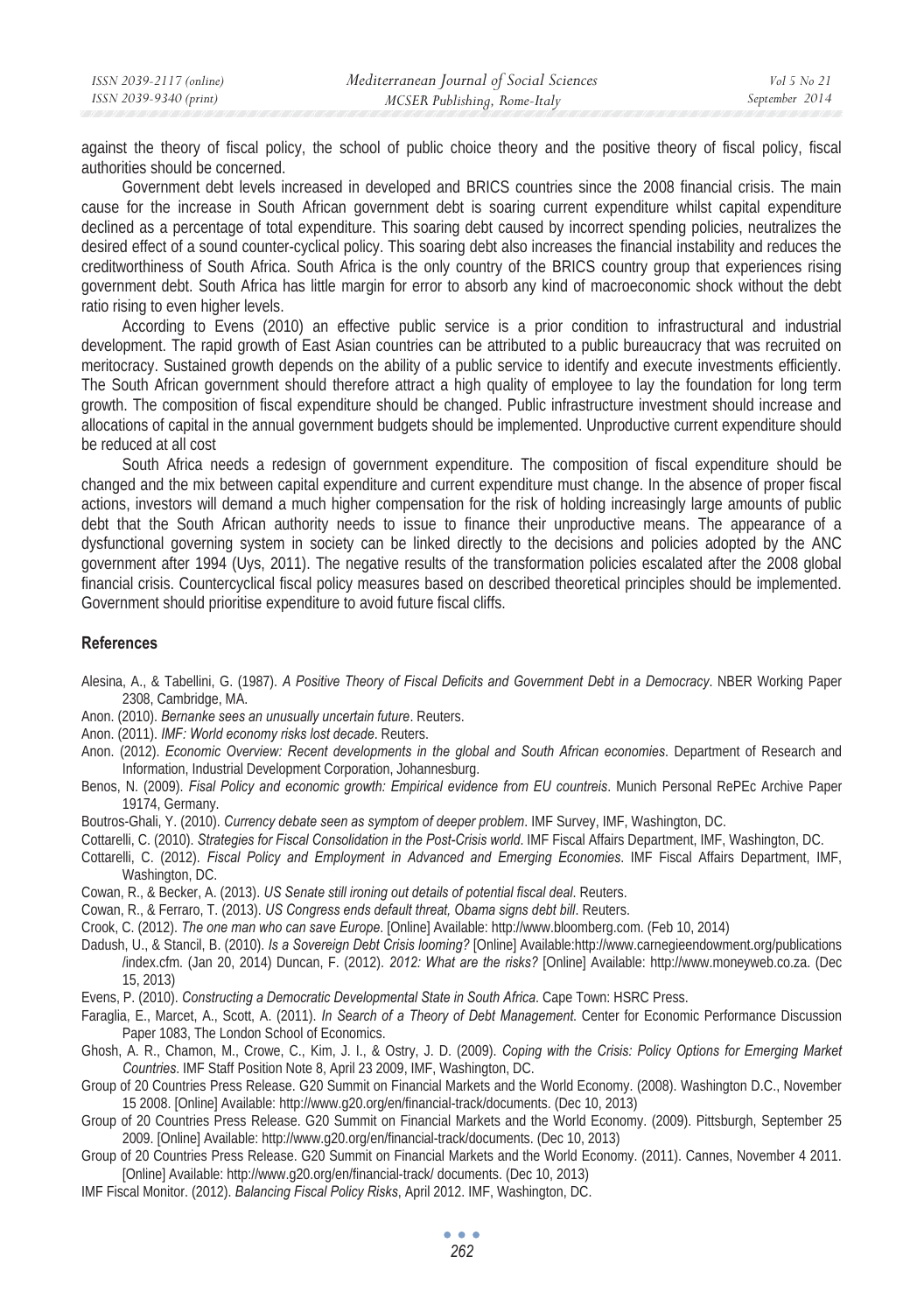IMF Fiscal Monitor. (2013). IMF, Washington, DC.

IMF Fiscal Monitor. (2014). IMF, Washington, DC.

IMF Survey. (2012). *Weak Global Recovery Depends on Progress in Europe and United States*. [Online] Available:www.imf.org/external /pubs/ft/survey/ 2012.htm (Jan 10, 2014)

IMF World Economic Outlook. (2013). IMF, Washington, DC.

IMF World Economic Outlook. (2014). IMF, Washington, DC.

Ireland, P. N. (1996). The Role Of Countercyclical monetary policy. *The Journal of Political Economy*, 104 (4), 704-723.

Keynes, J. M. (1973). *The General Theory of Employment Interest and Money*. (13th ed.). Cambridge: Cambridge University Press.

Mitchell, D. J. (2005). *The Impact of Government Spending on Economic Growth*. Thomas A Roe Institute for Economic Policy Studies Paper 1831, 2005, Washington, DC.

Mohr, P., & Fourie, L. (2004). *Economics for South African Students*. (3rd ed.). Pretoria: Van Schaik Publishers.

Perez, C. E. (2003). Chicago, Keynes and Fiscal Policy. *Investigación Económica*, 62 (246), 15-45.

Roubini, N. (2012). *Markets on the move, but a brick wall looms*. Reuters

Schuitema, J. (2013). *The government debt trap*. [Online] Available:http://www.moneyweb.co.za. (Feb 9, 2014).

Semmler, W., Greiner, A., Diallo, B., Rezai, A., & Rajaram, A. (2007). *Fiscal Policy, Public expenditure composition and Growth theory.*  World Bank Policy Research Working Paper 4405, World Bank, Washington, DC.

Soros, G. (2012). *George Soros on the Euro Crisis*. [Online] Available:http://www.moneyweb.co.za. (Feb 12, 2014).

South Africa. (2012). *Budget Review*. Pretoria: Government Printer.

South Africa. (2013). *Budget Review*. Pretoria: Government Printer.

South African Reserve Bank. (2013). *Quarterly Bulletin*, September, Research Department. Pretoria.

Swanepoel, J. A., & Schoeman, N. J. (2003). Countercyclical Fiscal Policy in South Africa: Role and Impact of Automatic Fiscal Stabilisers. *SAJEMS*, 6 (4), 802-822.

Tanzi, V. (2004). *Fiscal policy: When Theory Collides with Reality*. Congress of the International Institute of Public Finance, 25 Augustus 2004, Milan.

TradingEconomics.com. (2013). [Online] Available:http://www.trading economics.com. (Feb 25, 2014).

Uys, S. (2011). *Is South Africa in functional decay?* [Online] Available:http://www.moneyweb.co.za. (Jan 20, 2014).

Vera, L. (2006). *Fiscal policy*, Universidad Central de Venezuela, Caracas

World Bank (2009) [Online] Available: http://www.worldbank.org/publications/documents& reports.htm. (Jan 10, 2014).